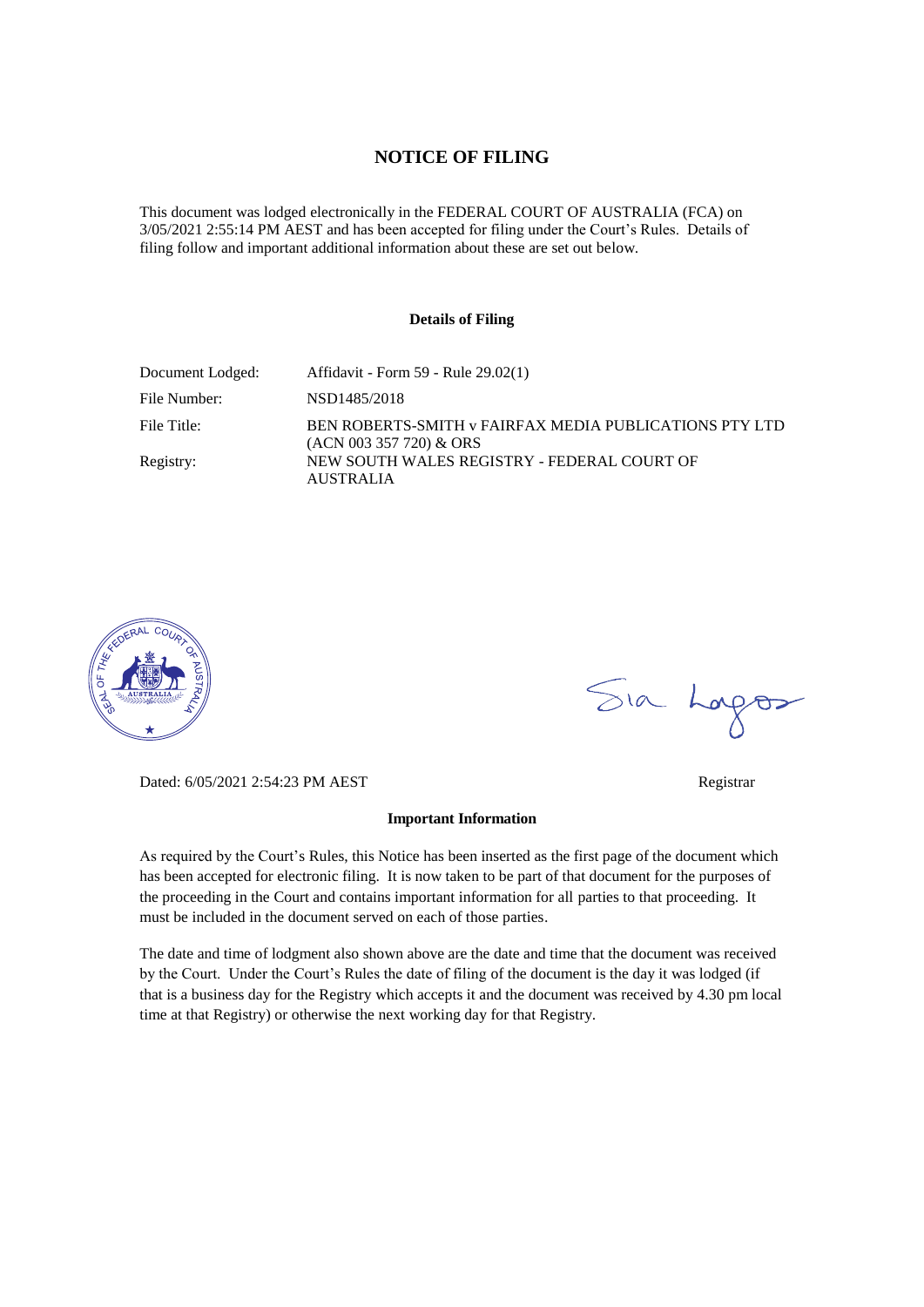

Form 59 Rule 29.02(1)

# **Affidavit**

No: NSD 1485 of 2018

**Federal Court of Australia** District Registry: New South Wales Division: General

# **BEN ROBERTS-SMITH**

Applicant

# **FAIRFAX MEDIA PUBLICATIONS PTY LTD and others**

Respondents

Affidavit of: **Justine Munsie** Address: Level 12, 60 Carrington Street, Sydney NSW 2000 Occupation: Solicitor 30 April 2021 Date:

I Justine Munsie of Level 12, 60 Carrington Street Sydney New South Wales, Solicitor, say on oath:

- $1<sub>1</sub>$ I am the solicitor for the person known in these proceedings as Person 35 and I am authorised to make this affidavit on their behalf.
- $2.$ The matters set out in my affidavit are true based on my knowledge, or where indicated, are based on inquiries of relevant persons who I identify.
- $3<sub>1</sub>$ On 1 April 2021, on instructions from Person 35, I accepted service of a subpoena (Subpoena) that had been issued by the respondents on that day.
- Annexed and marked JMM1 is a copy of an email sent to me on 29 April 2021 by Ms 4. Stacey Hahn, solicitor for the Commonwealth, attaching a copy of Ms Hahn's letter to the

| Filed on behalf of (name & role of party) | Person 35 (third party)                        |              |
|-------------------------------------------|------------------------------------------------|--------------|
| Prepared by (name of person/lawyer)       | <b>Justine Munsie</b>                          |              |
| Law firm (if applicable)<br>Addisons      |                                                |              |
| 02 8915 1011<br>Tel                       | Fax                                            | 02 8916 2000 |
| justine.munsie@addisons.com<br>Email      |                                                |              |
| <b>Address for service</b>                | Level 12, 60 Carrington Street Sydney NSW 2000 |              |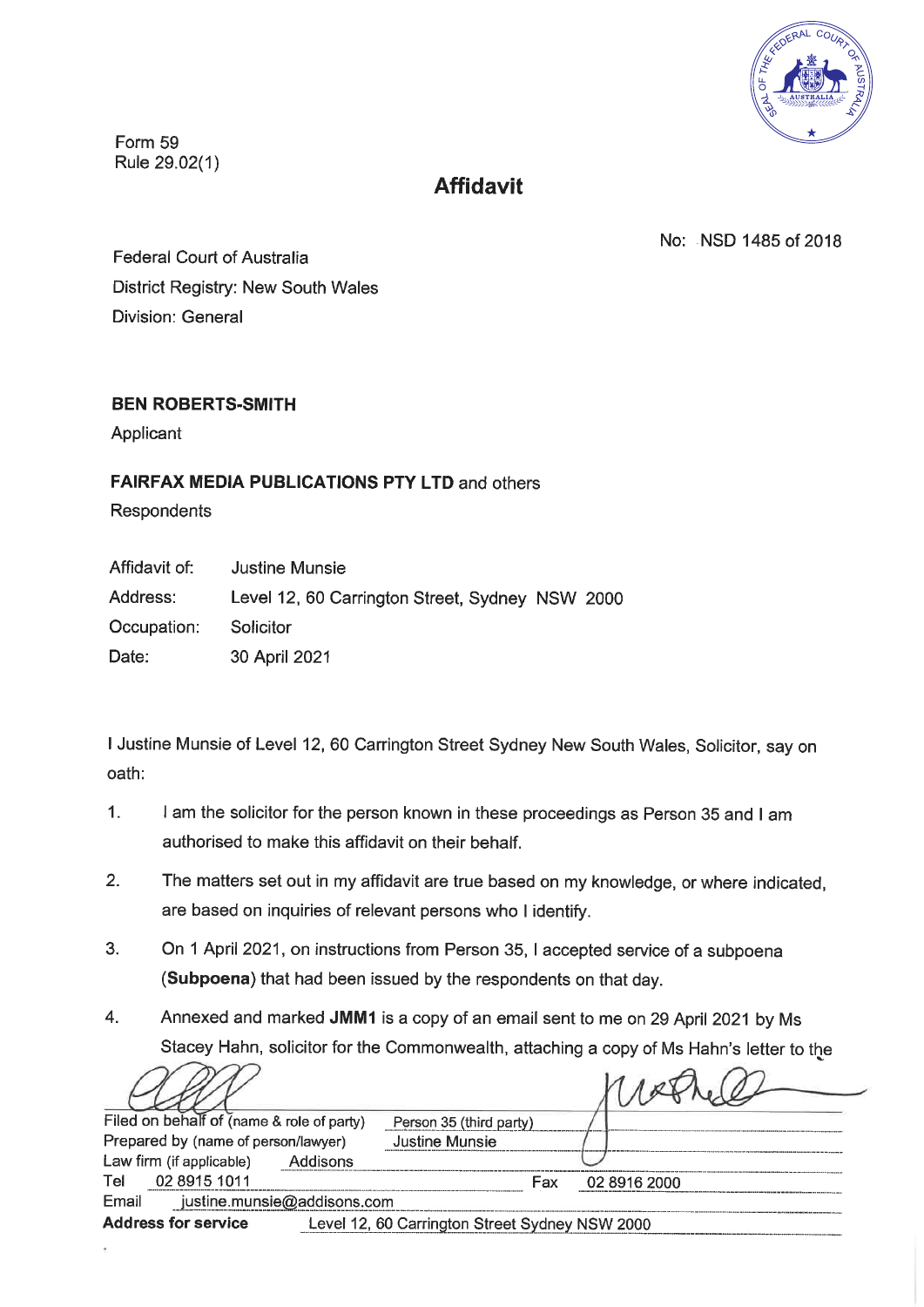parties dated 28 April 2021 regarding the Commonwealth's claim of public interest immunity in respect of the Subpoena, amongst other matters.

- 5. Annexed and marked JMM2 is a copy of an email sent to me on 29 April 2021 by Mr Jeremy Forbes, of Minter Ellison, the solicitors for the respondents, attaching his email to Ms Hahn of the same date.
- 6. Person 35 wishes to make submissions in support of their application to set aside the Subpoena.
- Exhibited and marked Confidential JMM3 is a copy of the document in the possession 7. of Person 35 which answers the Subpoena and from which I have redacted and deidentified content in accordance with the proposal made in Ms Hahn's letter contained in Annexure JMM1 and the agreement of Mr Forbes set out in Annexure JMM2.
- 8. Person 35 is presently the subject of a direction made under section 21(1) of the Inspector General Australia Defence Force Regulations 2016 which prevents Person 35 from disclosing the content of the redacted parts of Confidential Exhibit JMM3 and other matters relating to that content and relevant to the unredacted content, including for the purpose of legal argument.

Sworn at Sydney in New South Wales on 30 April 2021 Before me:

Signature of deponent

Signature of witness Solicitor

And as a witness, I certify the following matters concerning the person who made this affidavit (the deponent):

- $\mathbf 1$ I saw the face of the deponent.
- $\overline{2}$ I have known the deponent for more than 12 months.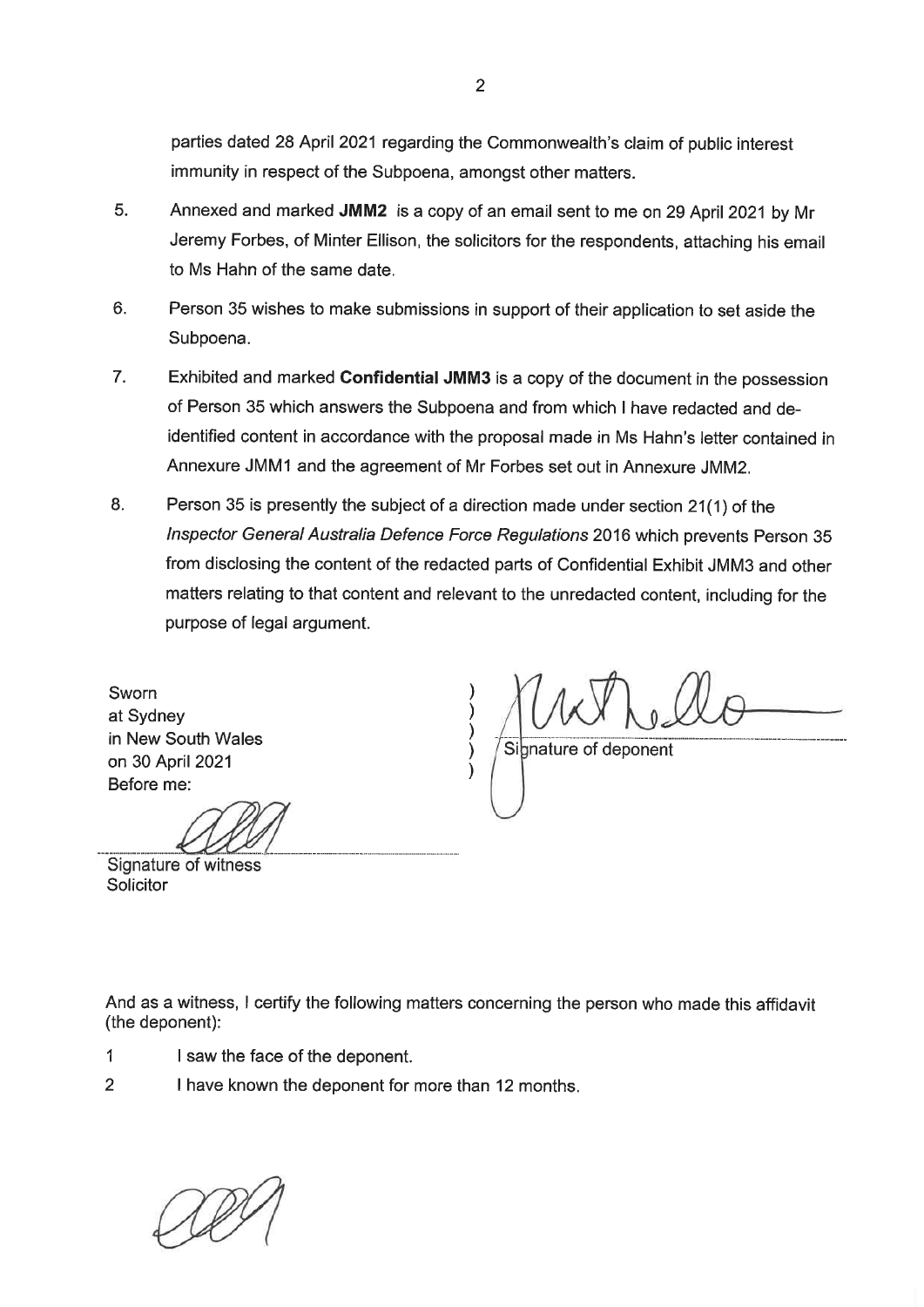No: NSD 1485 of 2018

**Federal Court of Australia District Registry: New South Wales Division: General** 

# **BEN ROBERTS-SMITH**

Applicant

# **FAIRFAX MEDIA PUBLICATIONS PTY LTD and others**

Respondents

This is the Annexure marked JMM1 referred to in the affidavit of Justine Munsie sworn on 30 April 2021 before me

|                                     | Filed on behalf of (name & role of party) |                                                | Person 35 (third party) |     |              |  |
|-------------------------------------|-------------------------------------------|------------------------------------------------|-------------------------|-----|--------------|--|
| Prepared by (name of person/lawyer) |                                           | Justine Munsie                                 |                         |     |              |  |
|                                     | Law firm (if applicable)                  | Addisons                                       |                         |     |              |  |
| Tel                                 | 02 8915 1011                              |                                                |                         | Fax | 02 8916 2000 |  |
| Email                               |                                           | justine.munsie@addisons.com                    |                         |     |              |  |
| <b>Address for service</b>          |                                           | Level 12, 60 Carrington Street Sydney NSW 2000 |                         |     |              |  |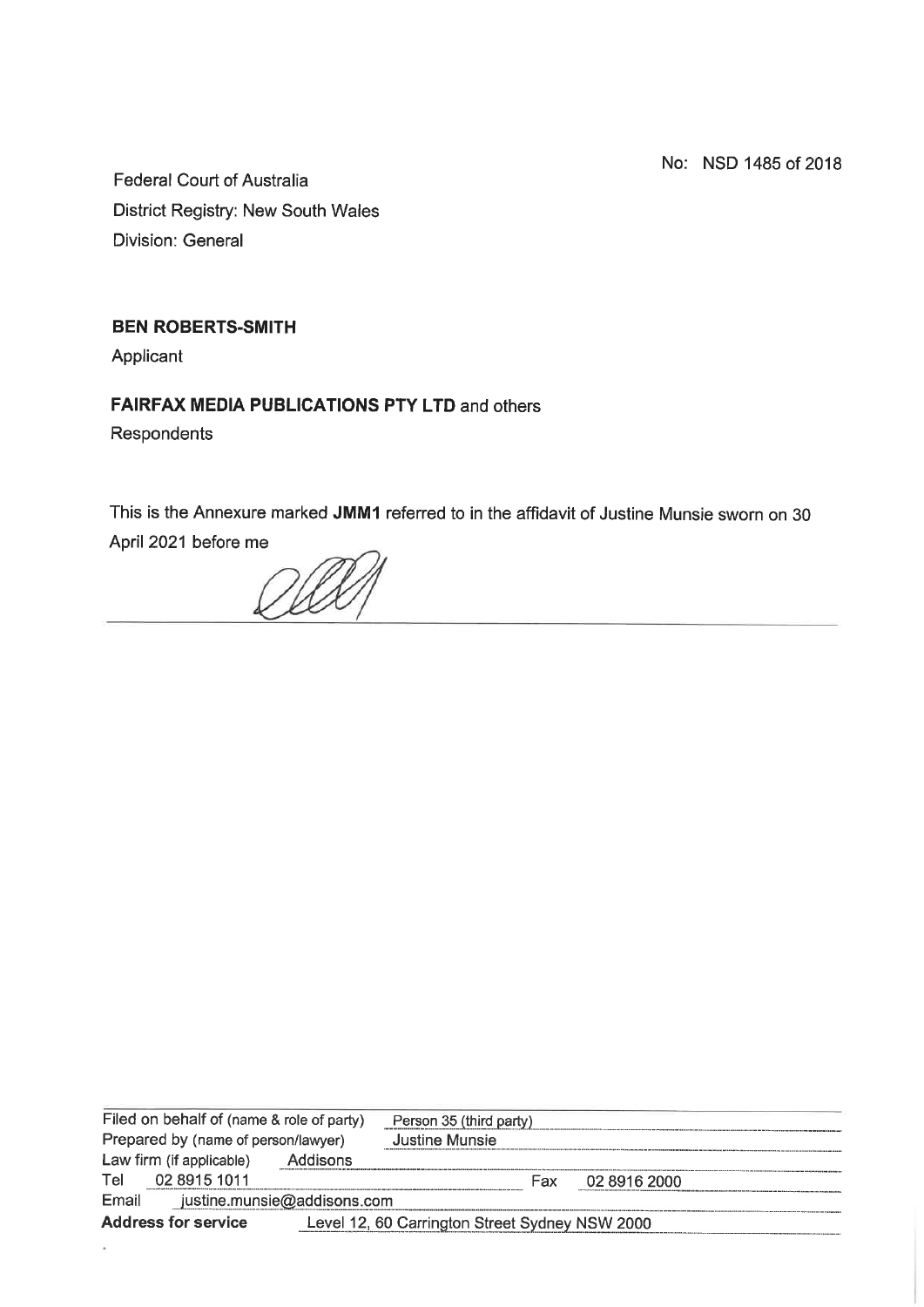# $JMM$

# **Justine Munsie**

| From:               | Hahn, Stacey < Stacey.Hahn@ags.gov.au>                                                                        |
|---------------------|---------------------------------------------------------------------------------------------------------------|
| Sent:               | Thursday, 29 April 2021 12:02 PM                                                                              |
| To:                 | Justine Munsie                                                                                                |
| Cc:                 | Alexander, Kristy; Bell, Emily                                                                                |
| Subject:            | Ben Roberts-Smith v Fairfax & Ors - Subpoena to Person 35<br>[SEC=OFFICIAL:Sensitive] [AGSDMS-DMS.FID3637016] |
| <b>Attachments:</b> | 20210428 Letter to parties - SOCOMD Subpeonas.PDF                                                             |
| <b>FilingDate:</b>  | 29/04/2021 12:16:00 PM                                                                                        |

[Caution: Please confirm the source of this email before opening any attachment or link]

# **OFFICIAL: Sensitive**

Dear Justine

As discussed on the phone yesterday, attached is a copy of our letter to the parties sent last night.

Regards Stacey

#### **Stacey Hahn**

Senior Lawyer **Australian Government Solicitor** T 02 9581 7594 stacey.hahn@ags.gov.au

Find out more about AGS at http://www.ags.gov.au

Important: This message may contain confidential or legally privileged information. If you think it was sent to you by mistake, please delete all copies and advise the sender. For the purposes of the Spam Act 2003, this email is authorised by AGS.

# **OFFICIAL: Sensitive**

If you have received this transmission in error please notify us immediately by return e-mail and delete all copies. If this e-mail or any attachments have been sent to you in error, that error does not constitute waiver of any confidentiality, privilege or copyright in respect of information in the e-mail or attachments.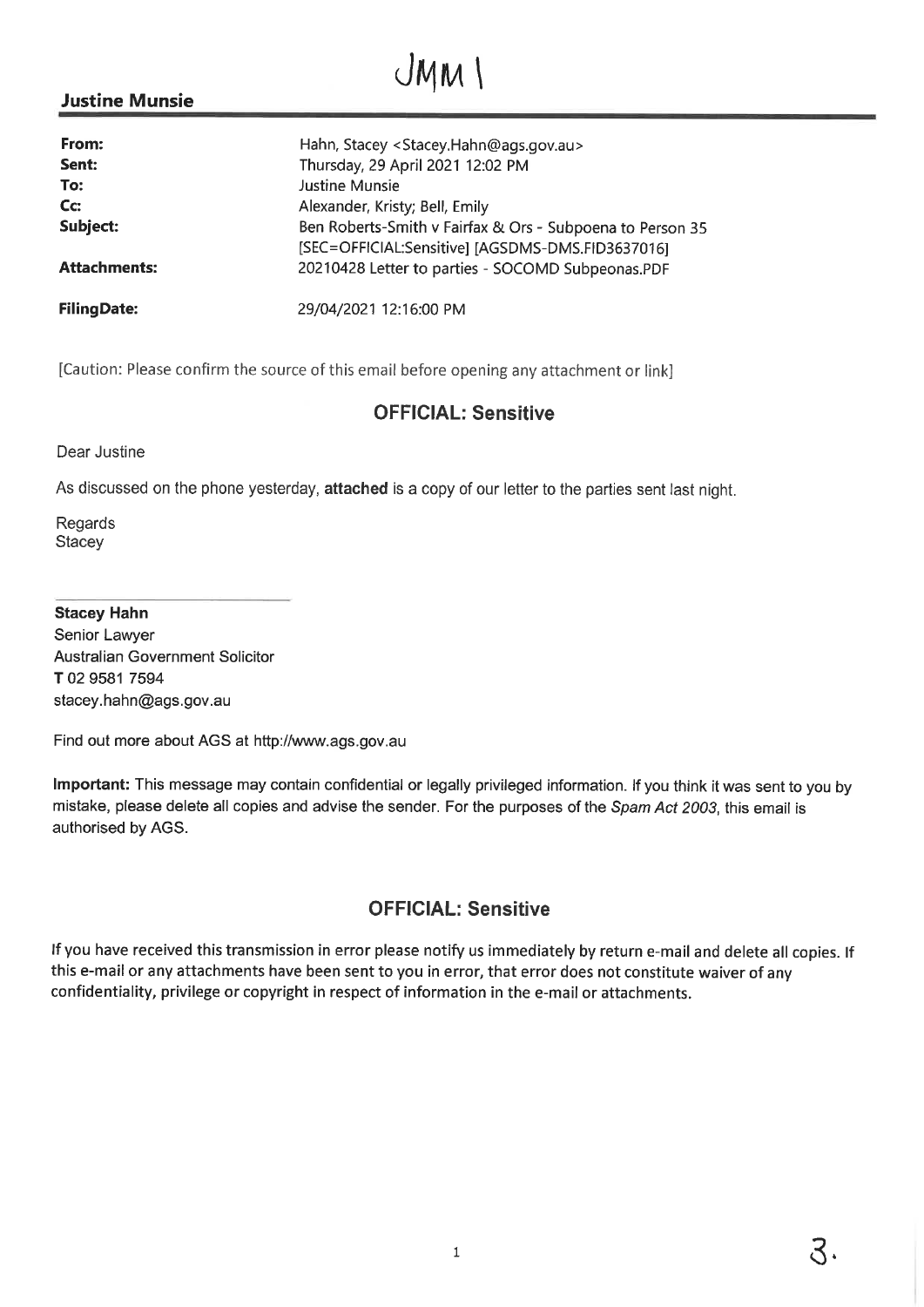**CONFIDENTIAL** 



www.ags.gov.au

Our ref. 18007526

28 April 2021

Mr Peter Bartlett MinterEllison

**Australian Government Solicitor** Level 42, MLC Centre 19 Martin Place Sydney NSW 2000 GPO Box 2727 Sydney NSW 2001 T 02 9581 7777 F 02 9581 7778 DX 444 Sydney

> Canberra Sydney Melbourne **Brishane** Perth Adelaide Hobart Darwin

By email: peter.bartlett@minterellison.com dean.levitan@minterellison.com jeremy.forbes@minterellison.com

Mr Mark O'Brien Mark O'Brien Legal

By email: mark.obrien@markobrienlegal.com.au monica.allen@markobrienlegal.com.au paul.svilans@markobrienlegal.com.au

**Dear Colleagues** 

Ben Roberts-Smith v Fairfax Media Publication & Ors and related proceedings (NSD1485/2018, NSD1486/2018 and NSD 1487/2018) - SOCOMD Subpoenas

- We refer to the orders made by her Honour Justice Abraham on 22 April 2021 (22  $1.$ April orders), in particular, orders 14 and 19.
- We also refer to our letter to the parties dated 24 March 2021 (copy enclosed for  $2.$ ease of reference).

**Respondents' SOCOMD Subpoenas** 

#### **Subpoena to Person 35**

- In accordance with order 18 of the 22 April orders, we have been informed that 3. Person 35 holds one document which is responsive to the subpoena to produce issued to him dated 1 April 2021 (the Person 35 Document).
- We are instructed that the Person 35 Document contains information over which the  $\overline{4}$ . Commonwealth claims public interest immunity (PII). The basis of such claim is the same as outlined in paragraphs 9 to 13 of our letter of 24 March 2021. We note that in response to that letter, by letter dated 26 March 2021, the Respondents confirmed they would withdraw the Second IGADF Subpoena.
- We are instructed that the Person 35 Document also contains identifying information 5. as defined in the orders made by his Honour Justice Besanko on 15 July 2020 (as amended on 17 December 2020 and 5 March 2021) pursuant to section 38B of the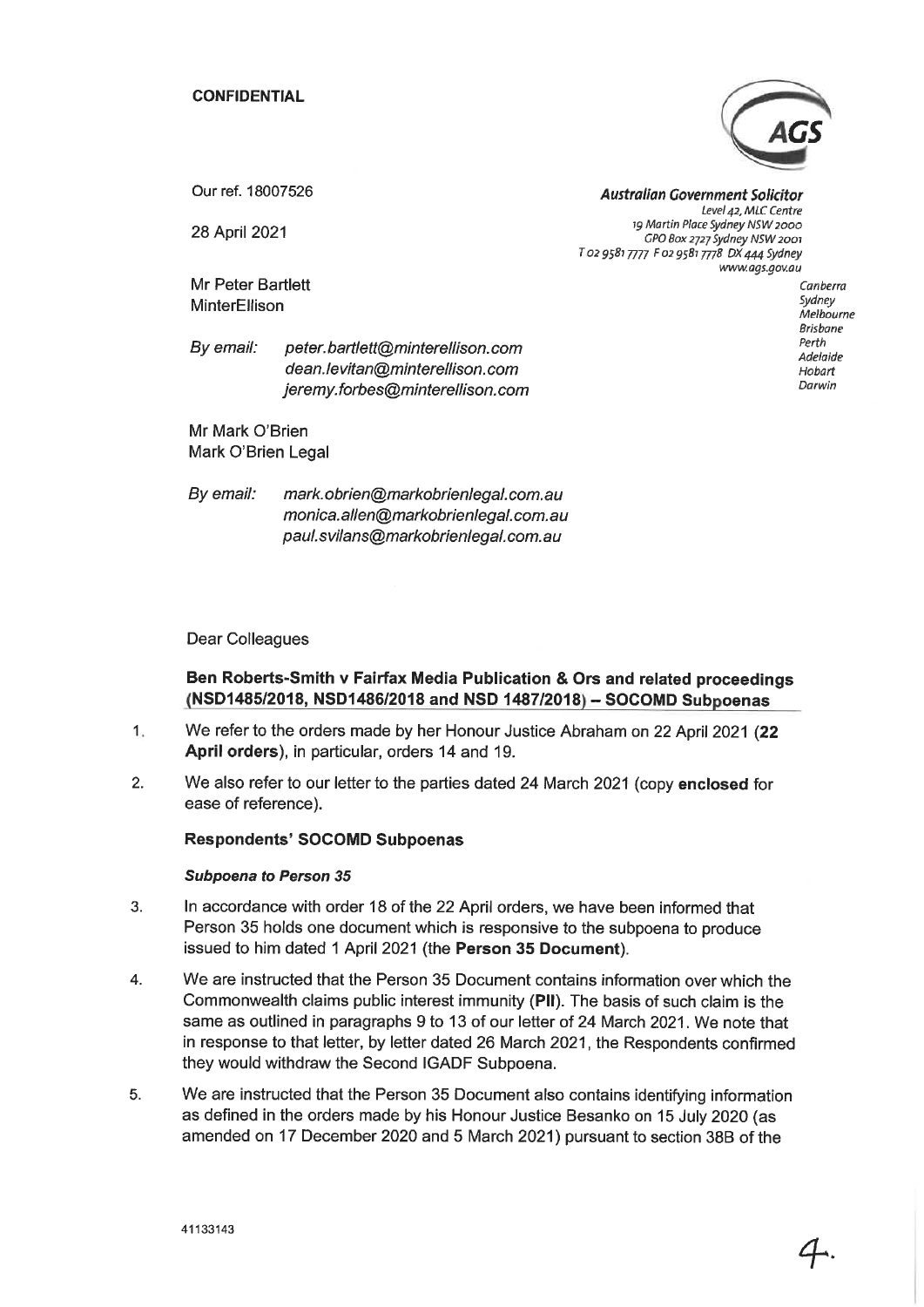National Security Information (Criminal and Civil Proceedings) Act 2004 (Cth) (NSI Act) (s 38B orders).

- $6.$ We are instructed to propose that:
	- those parts of the Person 35 Document over which the Commonwealth claims  $a_{-}$ public interest immunity be redacted; and
	- b. pseudonyms or redactions (as appropriate) be applied to identifying information contained in the Person 35 Document.

If the Respondents agree to this approach, we are instructed that it will not be necessary for the Commonwealth to press its PII claim in respect of the Person 35 Document on 7 May 2021.

 $\overline{7}$ . Could the Respondents indicate by COB on 29 April 2021 whether the course proposed in [6] above is agreed. Additionally, if the Applicant has any concerns regarding such an approach, please let us know. In the event it is not agreed, the Commonwealth notifies the parties of its intention to make a PII claim in respect of information contained in the Person 35 Document.

#### **Subpoena to Persons 29**

- 8. The Commonwealth claims PII over parts of one document which the Commonwealth understands is responsive to the subpoena (the Person 29 **Document**). The basis of such claim is the same as outlined in paragraphs 9 to 13 of our letter of 24 March 2021. The Person 29 Document also contains identifying information as defined in the s 38B orders.
- The Commonwealth also proposes the same course be adopted in respect of the 9. Person 29 Document as outlined in [6] above, subject to Person 29 agreeing to such course. Could the Respondents indicate by COB on 29 April 2021 whether the course proposed in [6] above is agreed in respect of the Person 29 Document. Additionally, if the Applicant has any concerns regarding such an approach, please let us know.
- $10.$ In the event it is not agreed, the Commonwealth notifies the parties of its intention to make a PII claim in respect of information contained in the Person 29 Document.

#### **Subpoena to Person 32**

- $11.$ The Commonwealth has not received a list of documents responsive to the subpoena to produce issued to Person 32.
- $12.$ While the Commonwealth is not in a position to precisely formulate any PII claim in respect of documents held by Person 32 without understanding what those documents are, given the terms of the subpoenas, it is anticipated that Person 32 may hold documents of a similar kind to the Person 35 Document and the Person 29 Document.
- $13.$ If that is the case, the Commonwealth claims PII in respect of information likely to be contained in such document on the same basis as outlined in paragraphs 9 to 13 of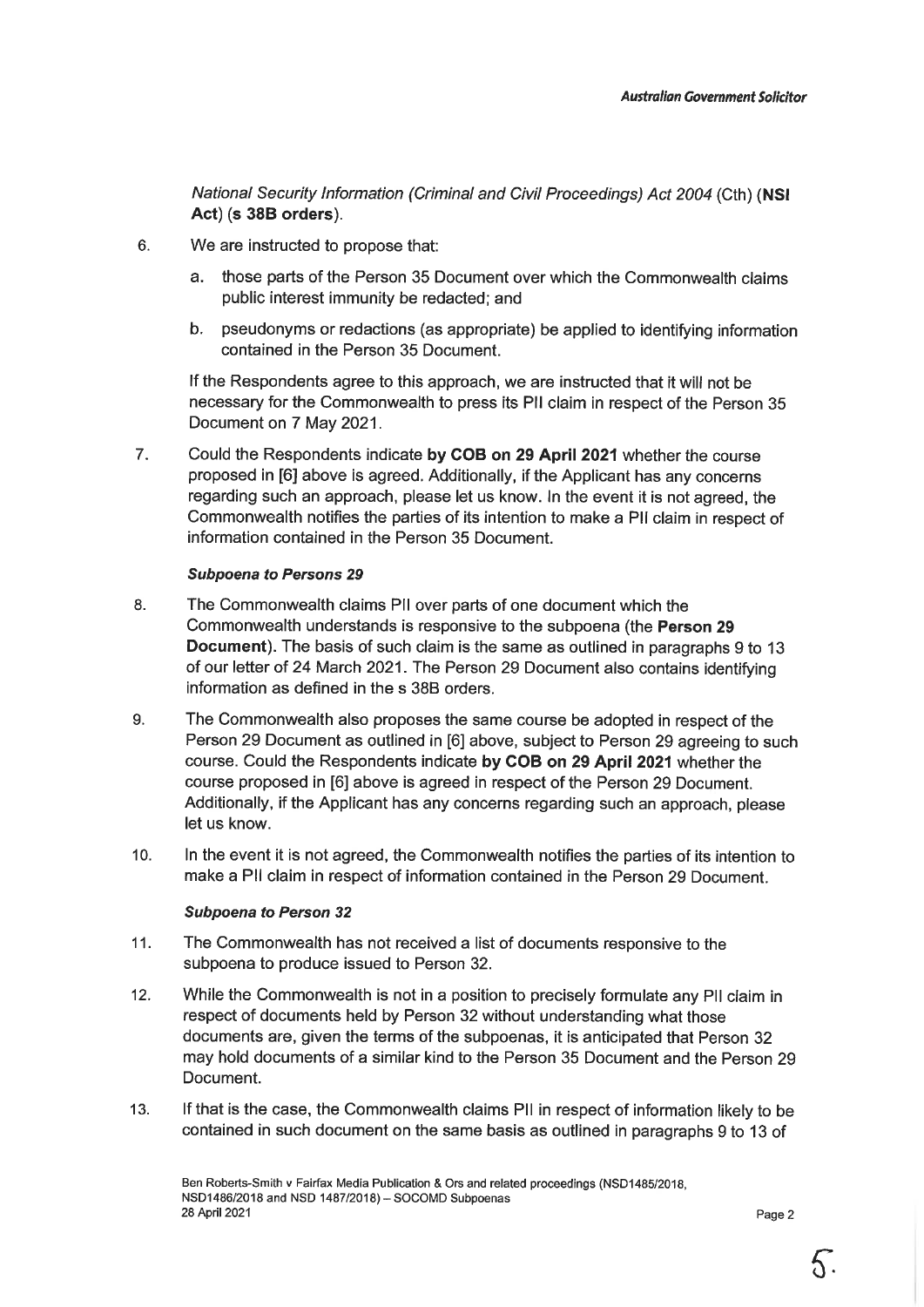our letter of 24 March 2021. The Commonwealth also proposes the same course be adopted in respect of such document as outlined in [6] above.

#### **Applicant's SOCOMD Subpoenas**

- We refer to our letters dated 16 and 18 March and 22 April 2021 and confirm for  $14.$ completeness that the Commonwealth makes PII claims in respect of documents responsive to the Applicant's SOCOMD Subpoenas, insofar as those subpoenas seek production of materials pertaining to the AFP's ongoing criminal investigations. An outline of the basis of those claims appears in our letter dated 16 March 2021.
- 15. In addition, we are instructed that the Commonwealth makes PII claims over the following material responsive to the Applicant's SOCOMD Subpoenas:
	- Parts of one document responsive to the subpoena issued to Person 4 (the a. Person 4 Document). The basis of such claim is the same as outlined in paragraphs 9 to 13 of our letter of 24 March 2021. The Person 4 Document also contains identifying information as defined in the s 38B orders. In respect of this document, the Commonwealth repeats its proposal at [6] above. Could the Applicant please advise by COB on 29 April 2021 whether he is agreeable to this proposed course.
	- b. Documents responsive to the subpoena issued to Person 18, the disclosure of which has the potential to prejudice the integrity and efficacy of the IGADF's information gathering function and compromise the conduct of future inquiries. Could the Applicant please advise by COB on 29 April 2021 whether the Commonwealth's PII claim in this regard is opposed.
- The Commonwealth reserves its rights to make a PII claim or other objection over 16. any further material that may be notified by the recipients of the Respondents' SOCOMD Subpoenas or the Applicant's SOCOMD Subpoenas as being responsive to those subpoenas, about which the Commonwealth is not presently aware.
- $17.$ We note that we intend to provide a copy of this letter to Persons 4, 18, 29, 32 and 35 (or their legal representatives).

Yours sincerely

Henele

**Kristy Alexander** Senior Executive Lawyer T 02 9581 7640 F 02 9581 7732 Kristy.Alexander@ags.gov.au

Page 3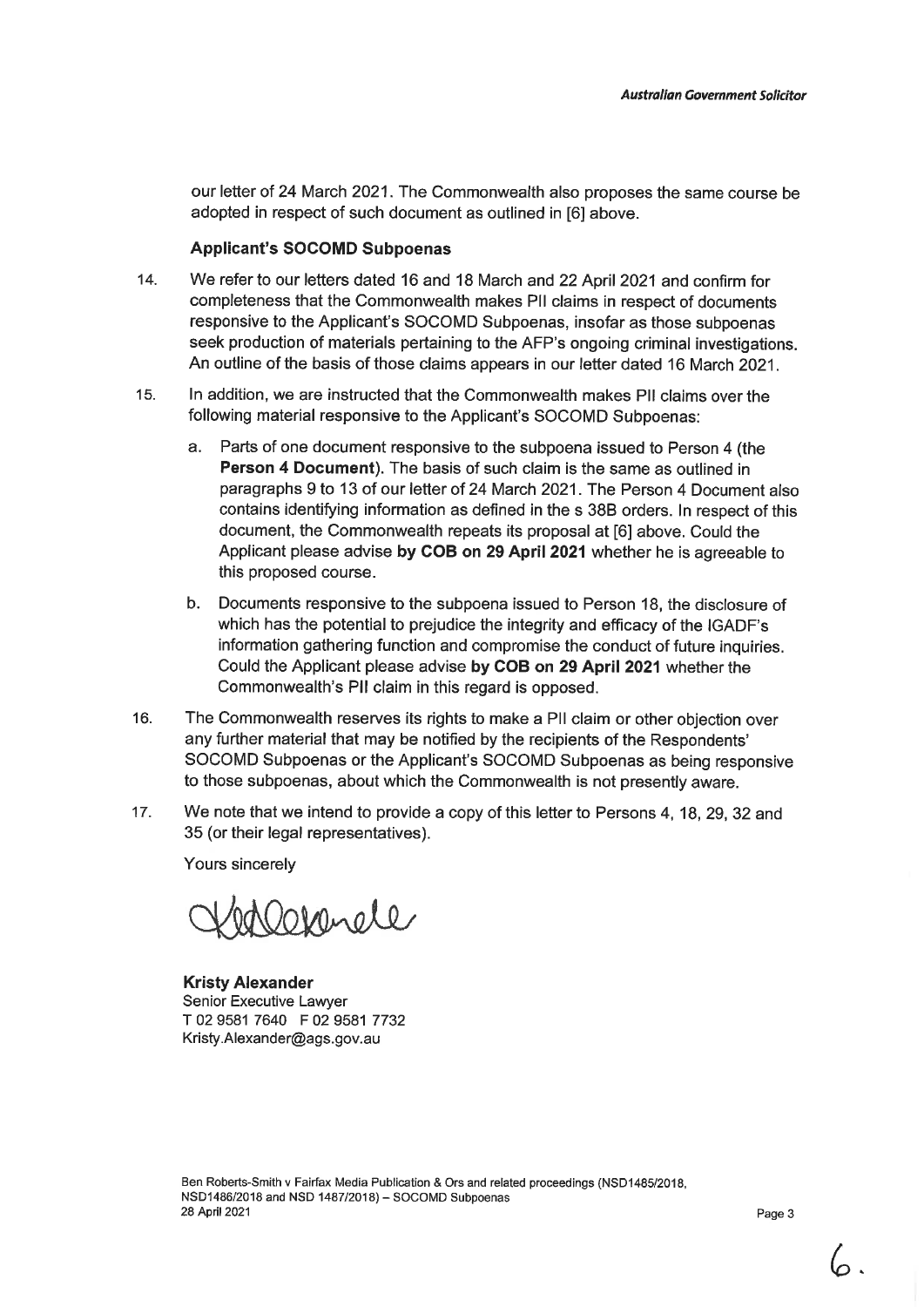No: NSD 1485 of 2018

Federal Court of Australia District Registry: New South Wales Division: General

# **BEN ROBERTS-SMITH**

Applicant

# **FAIRFAX MEDIA PUBLICATIONS PTY LTD and others**

Respondents

This is the Annexure marked JMM2 referred to in the affidavit of Justine Munsie sworn on 30 April 2021 before me

VID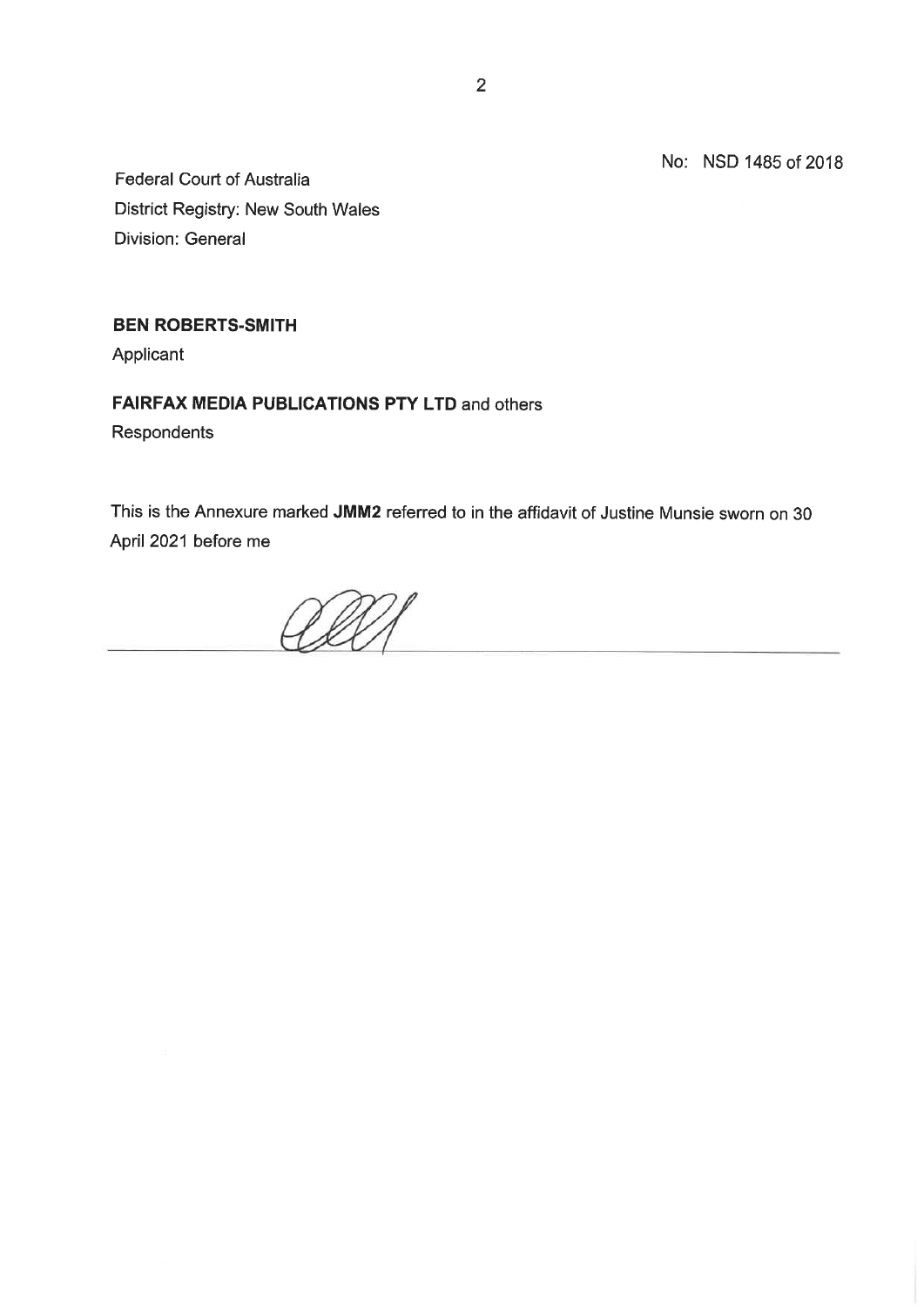# **Justine Munsie**

| From:    | Jeremy Forbes <jeremy.forbes@minterellison.com></jeremy.forbes@minterellison.com> |
|----------|-----------------------------------------------------------------------------------|
| Sent:    | Thursday, 29 April 2021 4:11 PM                                                   |
| To:      | Justine Munsie                                                                    |
| Cc:      | Peter Bartlett; Dean Levitan; Dougal Hurley; Dylan Dexter                         |
| Subject: | FW: Ben Roberts-Smith v Fairfax & Ors - SOCOMD Subpoenas                          |
|          | [SEC=OFFICIAL:Sensitive] [AGSDMS-DMS.FID3637016] [ME-ME.FID4106433]               |

[Caution: Please confirm the source of this email before opening any attachment or link]

Dear Ms Munsie,

Please see below the email issued by the Respondents to the Commonwealth.

Kind regards

Jeremy

**Jeremy Forbes** Lawver T +61 2 9921 4620 jeremy.forbes@minterellison.com MinterEllison Governor Macquarie Tower 1 Farrer Place Sydney NSW 2000 minterellison.com Follow us on LinkedIn and Twitter

## From: Jeremy Forbes

Sent: Thursday 29 April 2021 04:09 PM

To: 'Hahn, Stacey' <Stacey.Hahn@ags.gov.au>; Monica Allen <Monica.Allen@markobrienlegal.com.au> Cc: Peter Bartlett <Peter.Bartlett@minterellison.com>; Dean Levitan <Dean.Levitan@minterellison.com>; Dougal Hurley <Dougal.Hurley@minterellison.com>; Dylan Dexter <Dylan.Dexter@minterellison.com> Subject: RE: Ben Roberts-Smith v Fairfax & Ors - SOCOMD Subpoenas [SEC=OFFICIAL:Sensitive] [AGSDMS-DMS.FID3637016] [ME-ME.FID4106433]

Dear Colleagues,

We refer to your letter of 29 April 2021.

The Respondents confirm that they are content with the Commonwealth's proposal at paragraph [6] (in relation to the Person 35 Document) and paragraph [9] (in relation to the Person 29 Document) of your letter.

We will provide a copy of this email to the legal representative for Person 35. Could you please kindly provide us the details of the legal representative for Person 29, so that we can also provide them with a copy of this correspondence?

Kind regards

Jeremy

**Jeremy Forbes** Lawyer T +61 2 9921 4620 jeremy.forbes@minterellison.com